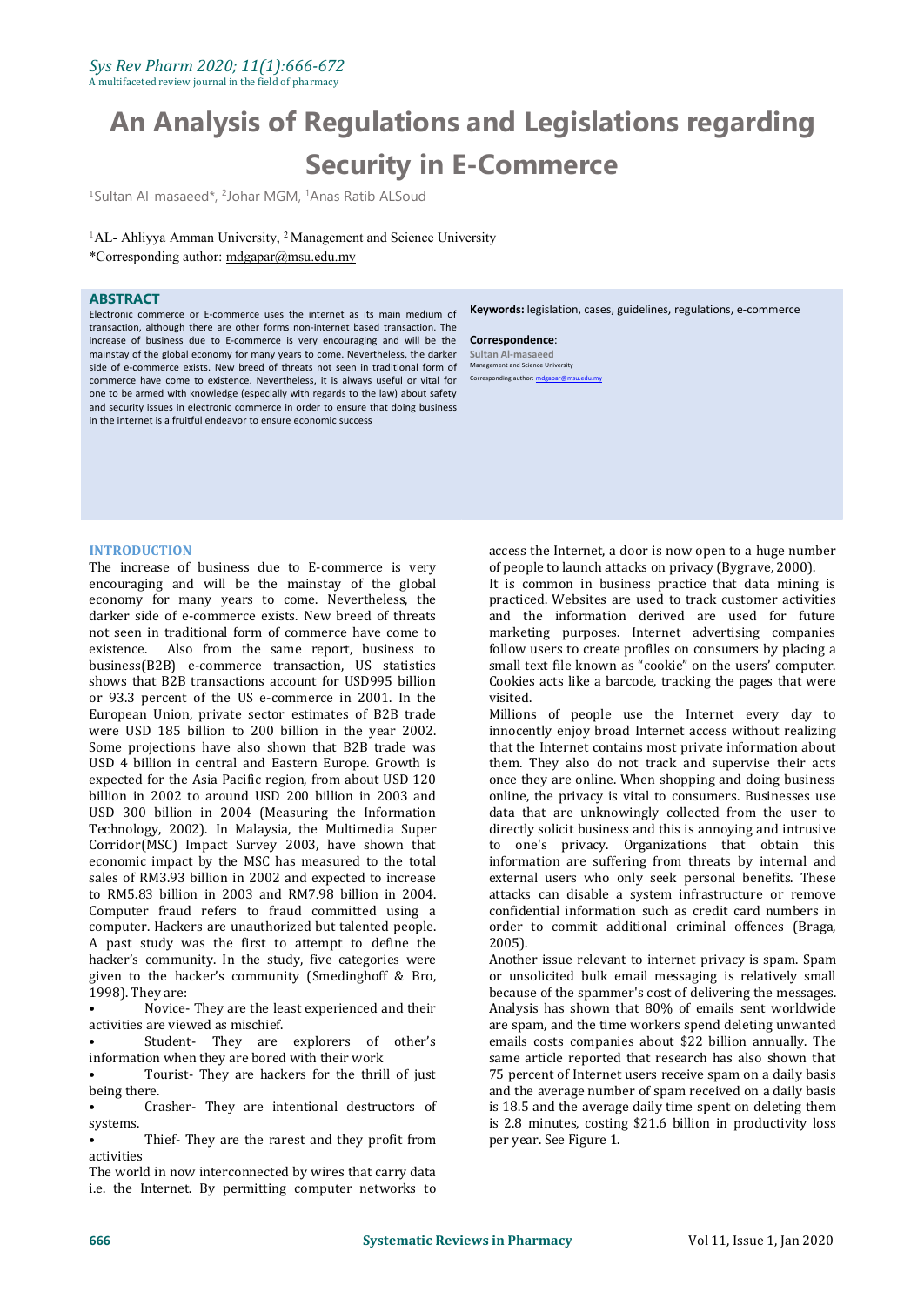

**Figure 1: Spam growth byregion**

When e-business is part of the majority of people's everyday life, which appears to be risk-adverse, protection is crucial. Internet security issues take several forms: spam, malware, site squatting, abuse, denial of service, unauthorized intrusion into corporate or personal computers and networks (and misuse or exploitation of the information stored therein), infringements of privacy, bribery and harassment. United States tops the chart in digital attacks in 2002. The need for taking action is more acute in United States is partly the result of the September 11 attack and the concerns of 'cyber terrorism'. In the global world and advancement of technologies, the growth of telecom sector, the demand of internet speed and the speed and accuracy of application is grown. This research investigates and reports on the adaptation of telecommunication technology by ICT companies in Malaysia. The principal objectives of this research are, to measure the status of telecommunication services in Malaysia and identify the criterion that contributes to it, to identify drivers and barriers influencing the needs for telecommunication services in corresponding to the use of business applications and services, to evaluate whether features or technologies is the crucial criteria that lead to the adaptation of telecommunication services by ICT companies in Malaysia, to determine whether is there any significant relationship between level of familiarity and the level of acceptance towards VoIP service by ICT companies in Malaysia. This research aims to provide an answer and principles of practices by ICT companies in Malaysia towards adaptation of telecommunication technologies. In the growing world, telecommunication is also growth with some rapidness while evolving some strategies of new business which leads to the conditions of market changing, where some companies are also moving for the better parts. In the development of industry of telecommunication, some parts have been effected which contains telemedicine and interactive television while the other parts have been grown which contains mobile commerce, e government, e learning and e commerce. In the change of strategies of business, some challenges are also being faced with the global challenging environment. Many technologies can be adopted but certain ways have made it complex, while the wide range of opportunities and choices are provided by the companies of telecommunication to enable the competitive environment. Most of the companies' main focus now a days is to control their cost and many other procedures that are placing some constraints in the achievement of competitive advantage over the other companies in the global world. Over many decades, the companies are providing services and are competitors to each other with the advancement of technologies. Certain laws are made by the industries to overcome the threats that prevail in

damaging companies repute and damaging the sense of customers, the Act of Telecommunication has restricted many international and local exchanges in prohibition of qualified or unqualified activities that disrupts the enhancement of such telecom facilities. Another way of promoting services of telecommunication is a media way, while the promotion via use of telecommunication services have far better enhanced the performance and efficiency of such networks which enabled not only better performances of organizations but also resulted in the margins of organizations with certain advancements. The system of telegraphy was an invention of Samuel in the United States in 1844, while the Morse code is particularly is an enhancement of the electric telegraph and an easy way for the letter representation while using alphabets for the pulses of shorts and long. There is diversion of pulses via which signals are transmitted and reverted back with same procedures, while the operating machines are important in such operations. The basic system consisted of a complete electrical circuit with a key at the transmitting end and an electromagnet connected to a device for making marks on paper at the receiving end. Not only could the IT Protection and Crime Prevention Approaches be used to deter crime in businesses, but it could also be used to secure private computer systems. It also provides an introduction to what an investigator needs to know about security measures in the field of information technology (IT) in order to conduct investigations in an IT environment and provide advice on methods of crime prevention. This commonality raises the possibility of integrating the functionality of the three elements - the transmission media, the program control and the intelligence. The sad truth is that the public Internet has barely been able to More and more sites, for example, are incorporating. streaming audio and video and other bandwidth¬ hungry applications.

#### **LITERATURE REVIEW**

The European Parliament has issued a directive on 8 June 2000 to all member states on legal aspects of electronic commerce. On 1996, the UN Committee on International Trade Law drew up a model law on electronic commerce (Aljifri, Pons, & Collins, 2003). OECD recommends that these nine principles are used when developing, providing, managing, and servicing information systems and networks. The guidelines provide an avenue for self regulation. ASEAN published its own E-Commerce legal framework in response of the increasing use of  $E$ business in South East Asia. And European e-commerce and electronic signature laws. The 1998 Communications and Multimedia Act (CMA) came into force in the Malaysian context on 1 April 1999. This legislation provides the policy and regulatory framework for the telecommunications, radio and computer industries to converge. CMA Section 211 seeks to regulate controlling content that is obscene, indecent, and false and contains threats and harassment. Since self-regulation is a pinnacle of this Act, a forum of content will be established to draw up a code of practice. Section 212 of the CMA provides for the creation of the content forum in order to formulate the content code. The Content Code is in the formulation process now. The Code of Content should cover all content on electronic networks, including radio, television and internet services. The Broadcasting Guidelines and the Advertising Code prepared by the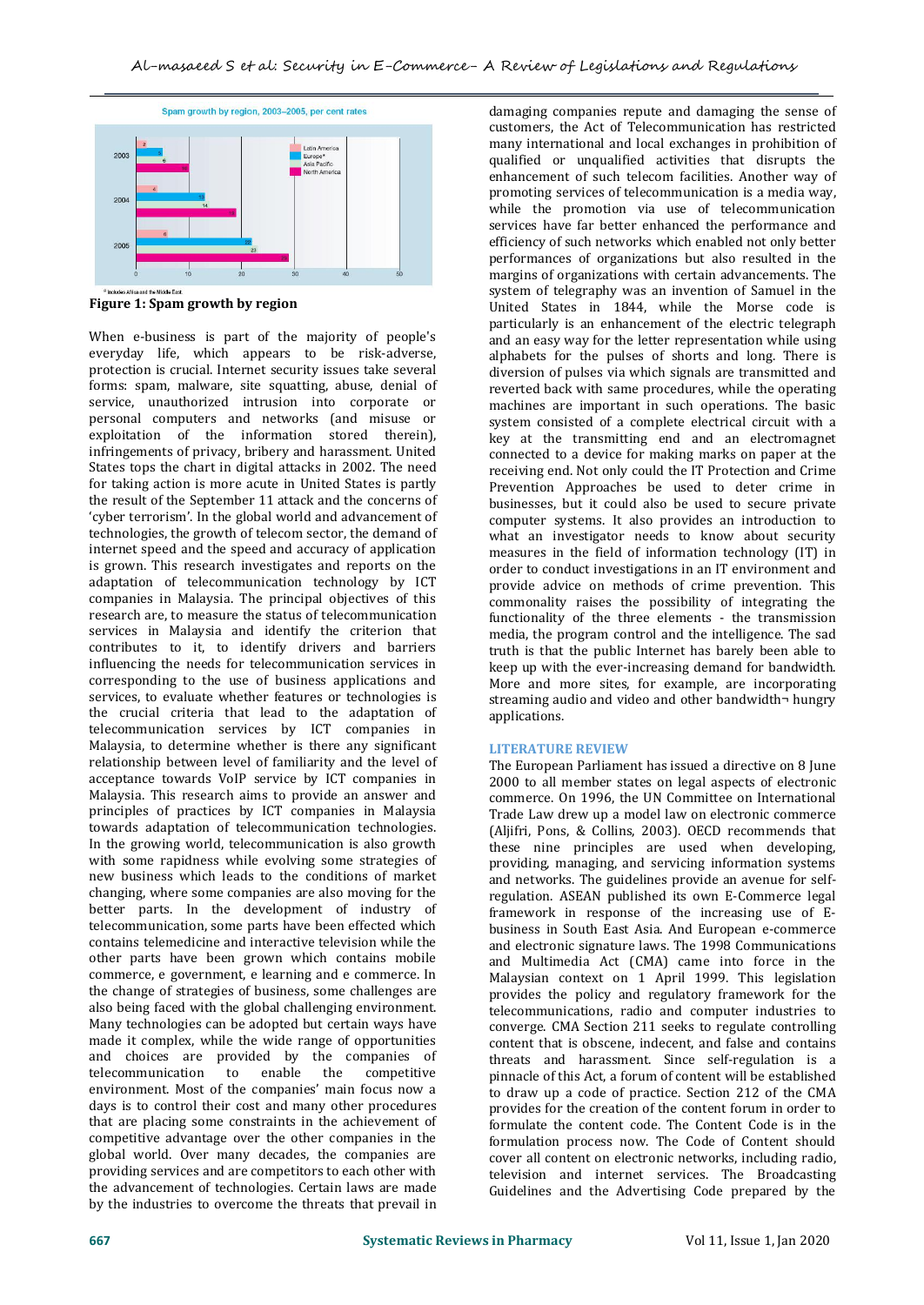Ministry of Information will continue to be enforced while the content code is being developed.

Malaysia's Communication and Multimedia Content Forum (CMCF) was established in February 2001 as a society represented by all relevant parties, including the communications and multimedia sector's "supply and demand" side-to govern content and address content related issues disseminated via electronic networked media (CMCF, 2005). The Malaysian Communications and Multimedia Commission (MCMC) appointed CMCF on 29 March 2001 to promote the creation of the content code (Palmer, Robinson, Patilla, & Moser, 2001). MCMC a Communications and Multimedia Act (CMA) came into force on 1 November 2001 in the Malaysian context on 1 April 1999. This law establishes the telecommunications, media and computer industries' policy and regulatory structure for convergence (KTAK, 2005). Section 212 of the CMA provides for the creation of a Content Forum to formulate the content code (Communications and Multimedia Act 1998). The Content Code is in the formulation process now. The Code of Content should cover all content on electronic networks, including radio, television and internet services. The Broadcasting of IP are growing portion of it, while the other providers Guidelines and the Advertising Code prepared by the are consisted to alternatives and mainstreams. There is Guidelines and the Advertising Code prepared by the Ministry of Information will continue to be enforced while the content code is being developed.

Malaysia's Communication and Multimedia Content Forum (CMCF) was founded in February 2001 as a society represented by all relevant parties, including the communications and multimedia industry's "supply and demand" side-regulating content and addressing content related issues disseminated via electronic networked media (CMCF, 2005). The Malaysian Communications and Multimedia Commission (MCMC) appointed CMCF on 29 March 2001 to facilitate the development of the software code (Yenisey, Ozok, & Salvendy, 2005).

The Council of Europe's Convention on Cybercrime on 2001 in Budapest has resolved to adopt the following resolutions with regards to computer crime:<br>At the national level:

• On unauthorized access- Each party shall adopt domestic laws which make intentional access to the computer system as a criminal offense without right in whole or in part. The crime may be committed by violating security controls, in order to acquire computer data or other deliberate dishonesty, or in relation to a liss<br>computer system linked to another computer system of computer system linked to another computer system (Mayayise & Osunmakinde, 2014).

• On system intervention- Every party shall adopt domestic laws which deliberately impede the functioning of the computer system without right by inputting, transmitting, destroying, removing, degrading, altering or suppressing computer data as a criminal offence (Furnell & Karweni, 1999).

This also includes a set of forces and procedures such as scanning and intercepting computer networks. The key goal is to implement a shared criminal strategy aimed at protecting society against cybercrime, in particular through the implementation of effective legislation and the promotion of international cooperation. In 2003, Interpol published a systematic framework for computer crime prevention. Not only could the IT Protection and Crime Prevention Approaches be used to deter crime in businesses, but it could also be used to secure private computer systems. It also provides an introduction to what an investigator needs to know about security measures in the field of information technology (IT) in order to conduct investigations in an IT environment and

provide advice on methods of crime prevention (Duh, Sunder, & Jamal, 2002).

Interpol also suggested that different steps be taken to secure the data stored on a computer system: individual users should only be able to read the information required to do their job; they should only be able to alter information that is actually their task to alter. Finally, some information should not be accessible to individual users at all, e.g. the different log records (AlGhamdi, Drew, & Al-Ghaith, 2011b).

Certain calls were made for testing the technology through the system of clock, while the path of calling system was entirely arranged in the time period and then towards the other calls.This is also name as system of "synchronous" due the procedure of accurate clocks followed in clocks of standard time. It is stated that users are attached with bandwidth which users usually say, while when the idle user become there is no usage of bandwidth. The retrospective bandwidth is when allocated the number of calls goes on irrespective of being amount of calls. In the portion of Telecom Company, the providers of services of telephone internet and telephony of IP are growing portion of it, while the other providers difference in the certain companies that provide services of internet telecoms via which traffic calls are made. In the growing world, telecommunication is also growth with some rapidness while evolving some strategies of new business which leads to the conditions of market changing, where some companies are also moving for the better parts. In the development of industry of telecommunication, some parts have been effected which contains telemedicine and interactive television while the other parts have been grown which contains mobile commerce, e government, e learning and e commerce. In the change of strategies of business, some challenges are also being faced with the global challenging environment. Many technologies can be adopted but certain ways have made it complex, while the wide range of opportunities and choices are provided by the companies of telecommunication environment. The important element of providing service is a way of telegram commercially, while the services via roads and other modes of providing is quite riskier but the improvement in telecommunication has overcome the issue that prevails in the risk factors of providing services telecommunication. Certain ways, via which communication was confirmed, while the receiving of request through arranged bell which through the transmitter was connected called in the history of company of telephone in considered as the largest company of telephone in the world. The links of telephones were first installed in large private buildings and used for communication between the occupants. It is observed that STM faced a dimension of achieving higher profits between the intent commercially, while taking the responsibility of providing services of telegraph and telephone in all of the country.

While speaking operationally, it is observed that rural areas were neglected by the STM in Malaysia. In following such phase, Malaysia then strived hard to achieve the flaws that prevailed in such factors while performing reforms to the further stages. The main aim was to maintain at operation in the independence of financial sector while privatizing the process to perform more effectively in the atmosphere of competitiveness.

There is facilitation of new technologies in the transfer of plenty of networks which are being under facilitation and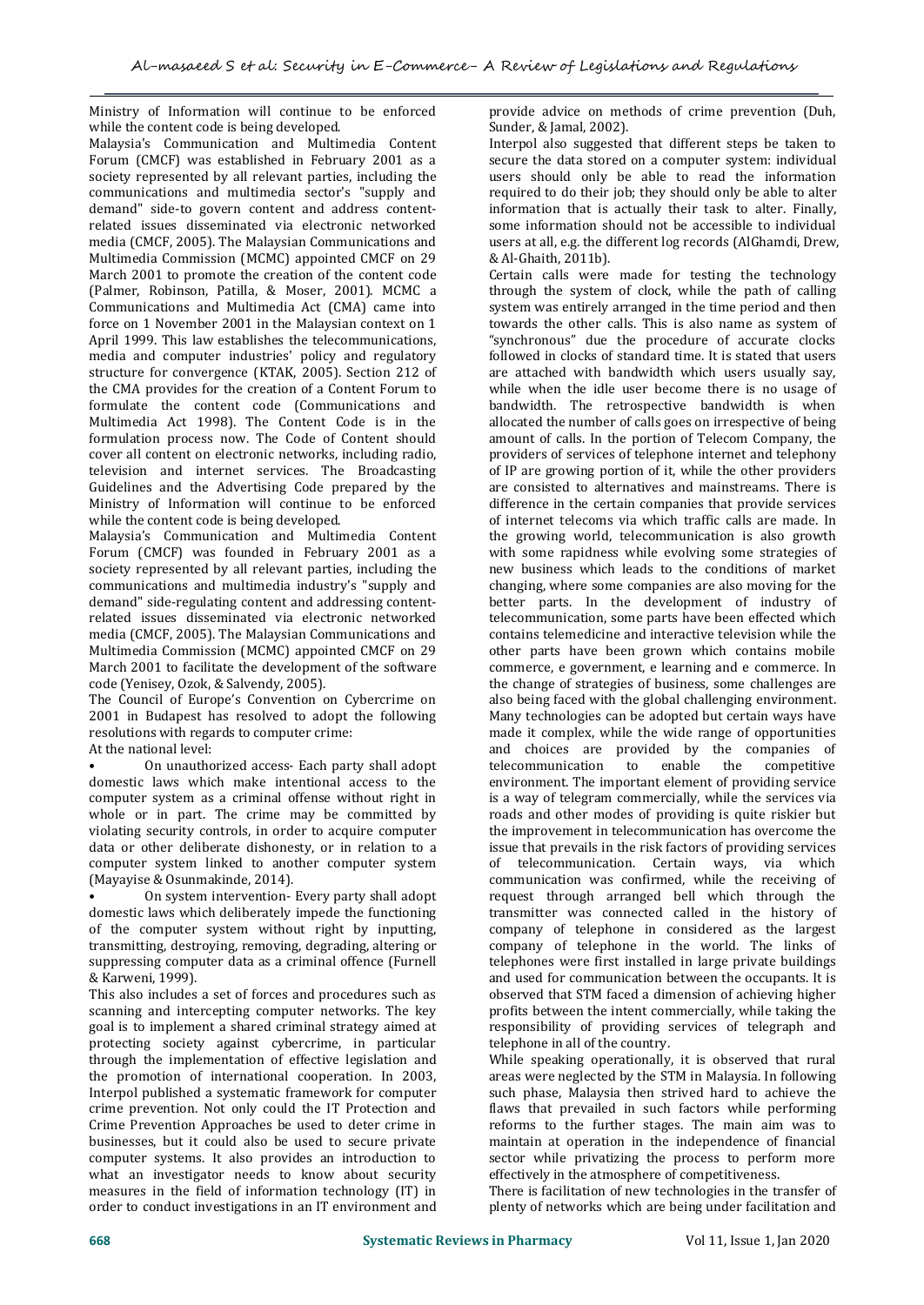being done. In the early stages, the ways of communication were different, while the invention of new technologies have made it easier and a convenient way of providing the same services that were provided in old days Thus, the current study has examined the ecommerce impact on the legislation and regulation of the country and try to find of information technology role on the legislation and regulation.

### **METHODS**

The research was carried via review of related literature. Primary data will consist of statutes, enactments, directives, legislation, cases and regulations issued, written or recorded by legislators or related parties. Secondary data consists of related journals, articles and analysis written by authors, researchers and analyzers (Gefen, 2000).

## *ANALYSIS*

In the following tables, Interpol has listed the various threats to which a system may be exposed. They are grouped according to where the information is located in the IT process.

| Table 1: Architecture Independent Threats and their |  |
|-----------------------------------------------------|--|
| prevention methods                                  |  |

| <b>Threat</b>                                  | <b>Prevention method</b>                                                                                                         |                                                     |
|------------------------------------------------|----------------------------------------------------------------------------------------------------------------------------------|-----------------------------------------------------|
| Disloyal staff                                 | Often the best type of<br>security is procedural<br>security with knowledge<br>and accountability of the<br>attendant personnel. |                                                     |
| Unauthorized access to<br>information by users | Users should have specific<br>written guidance on what<br>they should and should not                                             | <b>Unauthorized access from</b>                     |
|                                                | be doing. Guidelines for<br>which to sign.                                                                                       | <b>Threat</b>                                       |
|                                                | Install a program called<br>'Identification and<br>Authorization.' Take on a<br>'two-man rule' to grant<br>privileges.           | Unauthorized access                                 |
|                                                | Do not disclose to anyone<br>your password too.                                                                                  |                                                     |
|                                                | Hold secure identity and<br>authorization cards.                                                                                 |                                                     |
|                                                | Check logs periodically.                                                                                                         | <b>Media handling</b>                               |
|                                                | Verify that configuration is<br>correct regularly.                                                                               | <b>Threat</b>                                       |
|                                                | Deploy a Detection System<br>for Intrusion.                                                                                      | Total loss of information<br>through theft of media |

#### **Unauthorized access from external sources**

| <b>Threat</b>       | <b>Prevention method</b>                                                                                               |
|---------------------|------------------------------------------------------------------------------------------------------------------------|
| Unauthorized access | Install a program called<br>'Identification and<br>Authorization.' Take on a<br>'two-man rule' to grant<br>privileges. |
|                     | Check logs periodically.                                                                                               |
|                     | Verify that configuration is<br>correct regularly. Firewall<br>update.                                                 |

#### **Media handling**

| <b>Threat</b>                                       | <b>Prevention method</b>                                       |
|-----------------------------------------------------|----------------------------------------------------------------|
| Total loss of information<br>through theft of media | Media should be kept in a<br>safe place under lock and<br>key. |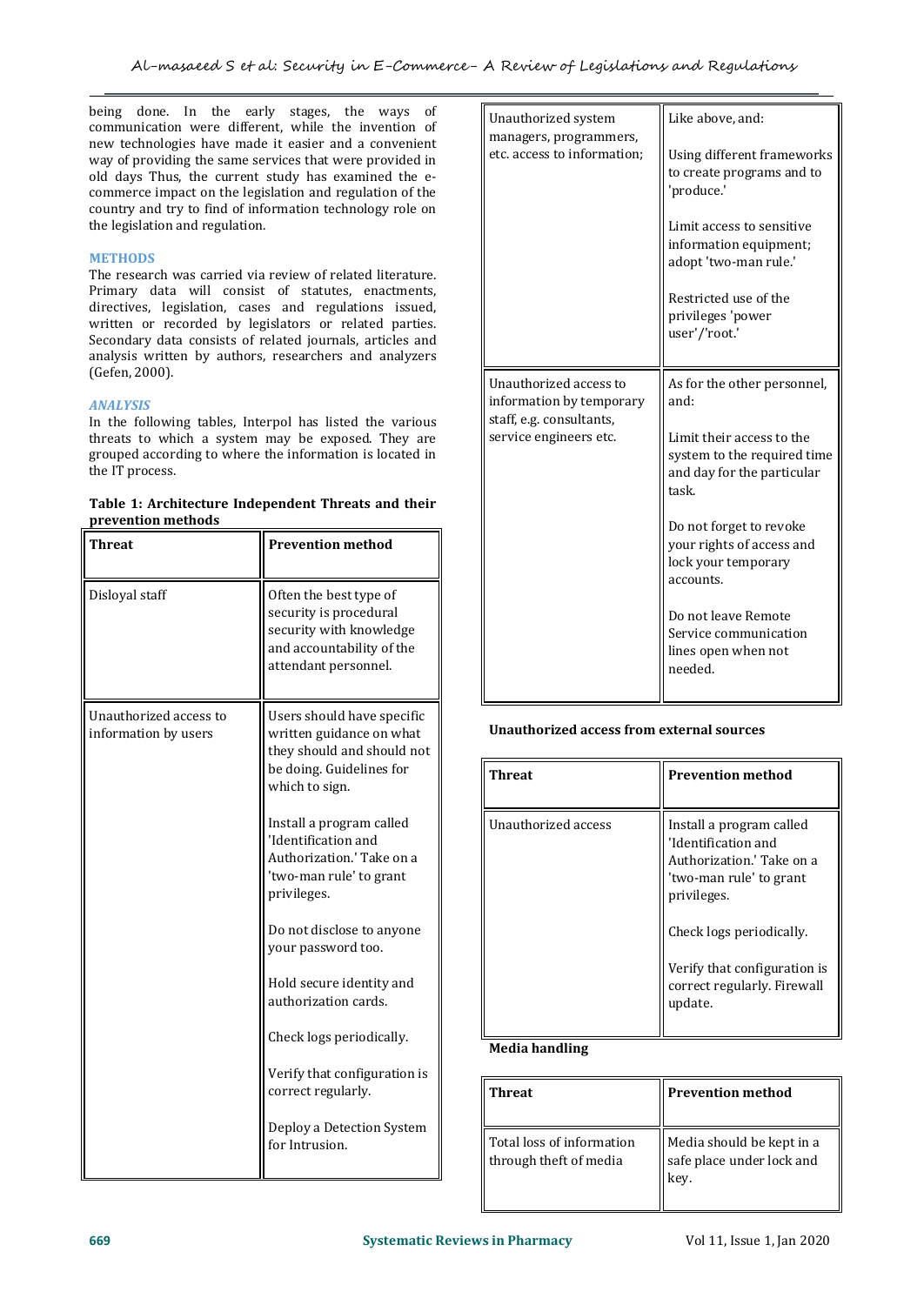| Loss of information (by<br>copying or transferring) as<br>a result of unauthorized<br>access to or loaning of<br>media | Sensitive information is<br>encrypted. Press<br>processing staff will not<br>have access to the<br>encryption keys.<br>'Two-man rule' means<br>backup.<br>'Two-man rule "for archive<br>access.                     | Given all the<br>persistent at<br>eavesdrop in<br>capturing ar<br>electromagn<br>from the Per<br>Computer of<br>In a way ver<br>way a TV re<br>operation ca<br>and calculat |
|------------------------------------------------------------------------------------------------------------------------|---------------------------------------------------------------------------------------------------------------------------------------------------------------------------------------------------------------------|-----------------------------------------------------------------------------------------------------------------------------------------------------------------------------|
| Loss of information during<br>servicing                                                                                | Always submit equipment<br>for operation that includes<br>confidential information<br>about mounted media.<br>(Due to 'Undelete/unease'<br>possibilities 'Delete'<br>confidential information is<br>not sufficient) | channel is b<br>Such sort of<br>is more likel<br>when extrer<br>confidential<br>involved, su<br>value comm<br>information<br>national sec                                   |

**Malicious program code**

| <b>Threat</b>                                                                            | <b>Prevention method</b>                                                                                                                                                                      | <b>Table 2: Threa</b><br>minicomputer                                                 |
|------------------------------------------------------------------------------------------|-----------------------------------------------------------------------------------------------------------------------------------------------------------------------------------------------|---------------------------------------------------------------------------------------|
| Viruses and other<br>malicious programs                                                  | Enable the free 'anti-virus.'<br>See chapter 'Investigations'<br>in the Interpol Computer                                                                                                     | <b>Threat</b>                                                                         |
|                                                                                          | Crime Manual, section<br>'Malicious program code.'                                                                                                                                            | Manipulation or<br>unauthorized acces<br>applications or info<br>in the network at ea |
| Changed programs to<br>access information, or<br>manipulate it, without<br>authorization | Depends upon the<br>architecture of the<br>machine.                                                                                                                                           | workstation (PC)                                                                      |
|                                                                                          | Using different frameworks<br>to create programs and to<br>'produce.'                                                                                                                         | Unauthorized acces<br>information in the '<br>by users                                |
|                                                                                          | Limit access to 'source<br>code,' 'compilers' and<br>'editors' in 'production'<br>system where possible, and<br>restrict the use or<br>installation of non-<br>standard software<br>packages. |                                                                                       |
|                                                                                          | Such a problem may be<br>observed by an intrusion<br>detection system.                                                                                                                        |                                                                                       |

**Electronic Emission**

**Threat Prevention** method

Sensitive information is  $\|\cdot\|$  Given all the safeguards, a  $\|$  Use no or restrict 'Two-man rule "for archive  $\|\hspace{0.8cm} \|$  operation can be identified  $\|$  To avoid pollution lea for operation that includes  $\parallel$  when extremely  $\parallel$  be used. confidential information confidential information is persistent attacker can still eavesdrop information by capturing and analyzing electromagnetic emissions from the Personal Computer or Workstation. In a way very similar to the way a TV receiver and calculated which channel is being watched. Such sort of eavesdropping is more likely to occur involved, such as high value commercial<br>information or dealing with information or dealing with  $\parallel$  stop electromagnetic  $\parallel$ national security matters.

Use no or restricted signal leakage ('tempest') equipment or position the equipment in a shielded space. Though successful, these approaches are costly and should be recommended only when the risk is extremely high. To avoid pollution leakage from the lines running between peripherals and the Local Area Network (LAN), optical fibers may be used.

Broad Area Network (WAN) encryption does not emissions but without the encryption key the eavesdropper won't be able to use the information.

# **Table 2: Threats on Network architectures and minicomputer systems and Prevention Methods**

| <b>Threat</b>                                                                                                          | <b>Prevention method</b>                                                                                                                                                                  |
|------------------------------------------------------------------------------------------------------------------------|-------------------------------------------------------------------------------------------------------------------------------------------------------------------------------------------|
| Manipulation or<br>unauthorized access to<br>applications or information<br>in the network at each<br>workstation (PC) | See Table 2: Threats to<br>microcomputer systems<br>(stand-alone, personal<br>computers) i.e. threats to<br>confidential information<br>stored on PC systems and<br>methods of prevention |
| Unauthorized access to<br>information in the 'server'<br>by users                                                      | Users should have specific<br>written guidelines about<br>what they are permitted to<br>do and not allowed to do.<br>Guidelines for that should<br>be signed.                             |
|                                                                                                                        | Install a system of<br>'Identification and<br>Authorization.' Put in a<br>'two-man law' to award<br>privileges.                                                                           |
|                                                                                                                        | Checks reports<br>periodically. Regularly<br>check that configuration is<br>correct. IDS should be<br>installed.                                                                          |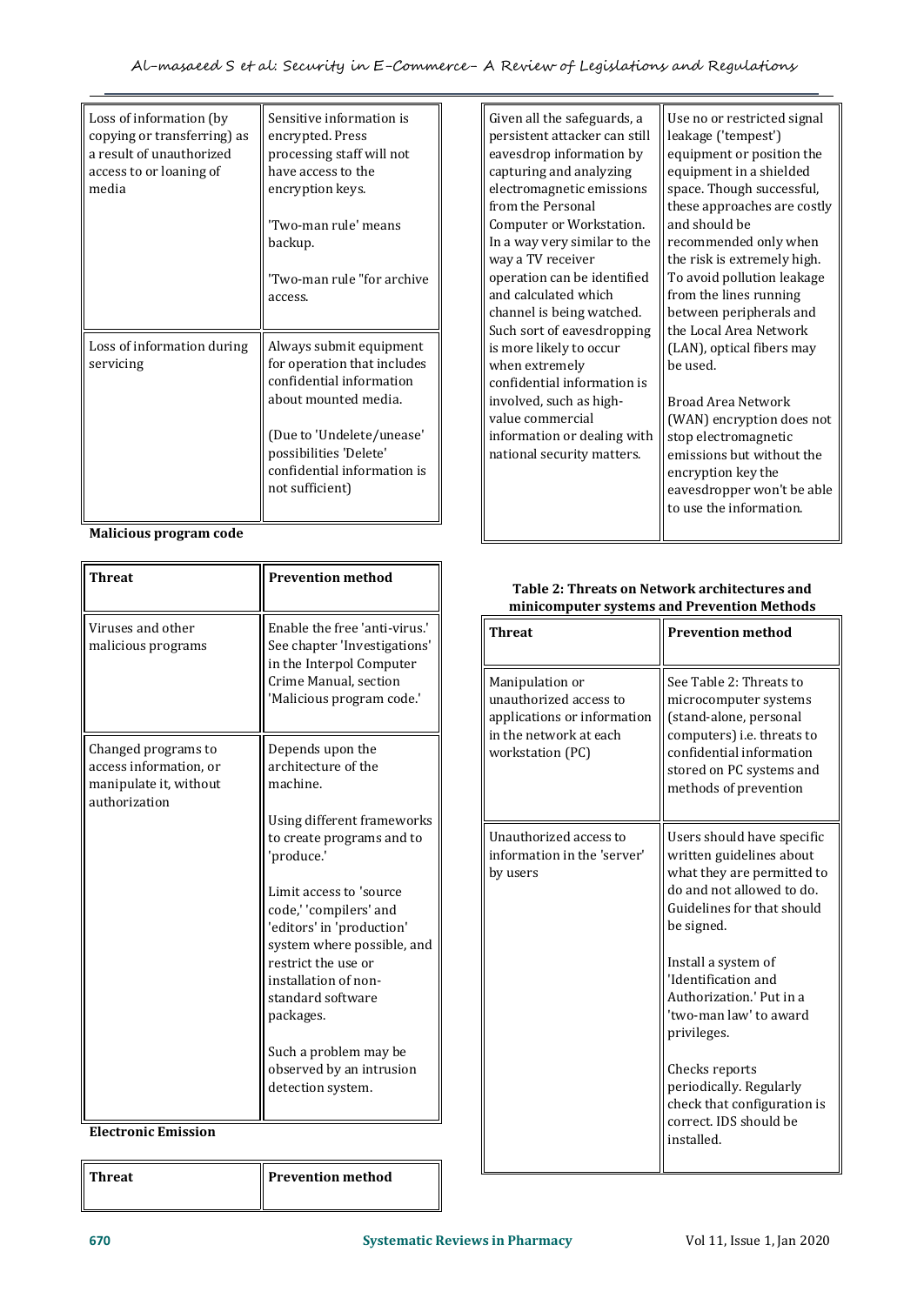| Unauthorized access to<br>information by system                                                                                                 | Like above, and:                                                                                                                                                                                                                                                                                                                                                                                                                                                                                                                                                                                                                               |                                                                                                                                                                                                                                                                                                                                                                                                                             |
|-------------------------------------------------------------------------------------------------------------------------------------------------|------------------------------------------------------------------------------------------------------------------------------------------------------------------------------------------------------------------------------------------------------------------------------------------------------------------------------------------------------------------------------------------------------------------------------------------------------------------------------------------------------------------------------------------------------------------------------------------------------------------------------------------------|-----------------------------------------------------------------------------------------------------------------------------------------------------------------------------------------------------------------------------------------------------------------------------------------------------------------------------------------------------------------------------------------------------------------------------|
| administrators,<br>programmers' etc.                                                                                                            | Using different frameworks<br>to create programs and to<br>'produce.'                                                                                                                                                                                                                                                                                                                                                                                                                                                                                                                                                                          | Theft of the                                                                                                                                                                                                                                                                                                                                                                                                                |
|                                                                                                                                                 | Limiting server access;<br>following 'two-man law'<br>Restricted use of the<br>privileges 'power<br>user'/'root.'                                                                                                                                                                                                                                                                                                                                                                                                                                                                                                                              | In the Unit<br>Infrastructu<br>computer<br>amendment<br>The amende<br>following (1                                                                                                                                                                                                                                                                                                                                          |
| File corruption (program,<br>or data). The introduction<br>of viruses into computer<br>systems is a major cause of<br>data loss and corruption. | Both media should be<br>screened for viruses prior<br>to use, preferably on a<br>device designed specifically<br>for the purpose.<br>Erase all unnecessary<br>codes, default procedures<br>and unused ones.                                                                                                                                                                                                                                                                                                                                                                                                                                    | breaks into<br>insider wh<br>obtains conf<br>information<br>disclosure to<br>is provided<br>computer i<br>confidential<br>authority. It<br>the unautho<br>classified in                                                                                                                                                                                                                                                     |
| Maximum knowledge loss<br>via 'disk crash' or<br>deliberate file destruction                                                                    | Standard data and device<br>file backups are essential.<br>They must include a<br>detailed collection of<br>security information along<br>with the logging<br>information.                                                                                                                                                                                                                                                                                                                                                                                                                                                                     | clear 'receiv<br>Th<br>financial reo<br>card, inform<br>information<br>or internatic<br>breaks into<br>intruder wh<br>of committii                                                                                                                                                                                                                                                                                          |
| Loss of information during<br>servicing                                                                                                         | Many mini-server<br>maintenance can be<br>performed 'on-site' but the<br>service company/vendor<br>would have to withdraw<br>the equipment for repair in<br>case of any hardware<br>issues.<br>Never send media sensitive<br>equipment for servicing<br>without a verifiable<br>guarantee that the<br>information will be<br>destroyed. (Because of<br>'undelete' and 'unformed'<br>possibilities, it is not<br>enough to 'delete' the<br>confidential information)<br>Note that the disk drives<br>may be reused somewhere<br>else after repair and can<br>compromise your details.<br>If a disk with classified<br>information is planned to | Nguyen, Ngu<br>• 0<br>program, co<br>without aut<br>reckless the<br>access steal:<br>to foreign ha<br>imagine a s<br>encrypt a d<br>for money.<br>modern-day<br>down comp<br>demands fo<br>transmission<br>with the int<br>cause damag<br><b>DISCUSSION</b><br>Thus, the c<br>impact on t<br>and try to<br>legislation<br>information<br>nexus with<br>world's eco<br>developmen<br>commerce e<br>will depend<br>Developing |

|                     | remove it, kill it yourself.                            |
|---------------------|---------------------------------------------------------|
| Theft of the server | The server should be kept<br>locked up in a safe place. |

following 'two-man law' In the United States, the 1996 National Information Infrastructure Security (NIIP) Act was passed to legislate computer crime-related issues. The act was an amendment to the 1986 Computer Fraud and Abuse Act. The amended NIIP Act 1996 or USC 18 1030 includes the following (18 USC 1030):

screened for viruses prior<br>to use, preferably on a discussed botains confidential information and either discloses the to use, preferably on a<br>device designed specifically information to another person or maintains it without device designed specifically disclosure to the appropriate authorities. Documentation Erase all unnecessary confidential information without authority, or beyond codes, default procedures  $\parallel$  authority. It is computer use that is focused on and not • The actions of a person who intentionally breaks into a computer without authorization or an insider who exceeds permitted access and thereby is provided as to whether or not the person used a computer intentionally for the purpose of accessing the unauthorized possession, access, or control of the classified information itself. Lawmakers have made it clear 'receiving information'

• The information includes information found in a financial record of a financial institution or issuer of a card, information from any US department or agency or information from any secure device engaged in interstate or international communication (Blythe, 2005).

• The actions of a person who deliberately breaks into a computer without authorization or an intruder who exceeds permitted access with the purpose of committing certain crimes and defrauding (AlGhamdi, Nguyen, Nguyen, & Drew, 2012).

maintenance can be<br>performed 'on-site' but the  $\parallel$  program, code, information or order that causes harm,<br>without authorization. Whether or not the injury is service company/vendor  $\parallel$  reckless the person is committing an offence. • • Conduct of a person who, while transmitting a without authorization. Whether or not the injury is

would have to withdraw • • A person's conduct through unauthorized the equipment for repair in access steals passwords or information and transmits it Never send media sensitive and the modern-day blackmailers who threaten to harm or shut<br>equipment for servicing and modern-day blackmailers who threaten to harm or shut equipment for servicing down computer networks are prosecuted unless their<br>without a verifiable down computer networks are prosecuted unless their destroyed. (Because of cause damage (Taddesse & Kidan, 2005). to foreign hands with the intent of defrauding it. One can imagine a situation where hackers penetrate a system, encrypt a database, and then demand the decoding key for money. This new provision would ensure that demands for extortion are met. This act also covers the transmission of threats via any form of communication with the intention of extorting a protected computer to

# **DISCUSSIONS AND CONCLUSIONS**

may be reused somewhere the community information technology and e-commerce have positive<br>else after repair and can<br>mexus with legislation and regulation of the county. The else after repair and can<br>compromise your details. The world's economies are driven in varying degrees by If a disk with classified will depend to a large degree on safety and security. information is planned to Developing electronic commerce and facilitating Thus, the current study has examined the e-commerce impact on the legislation and regulation of the country and try to find of information technology role on the legislation and regulation and concluded that the information technology and e-commerce have positive developments in IT with the robust growth of the e commerce environment. The cyber marketplace's future international trade using electronic business has required